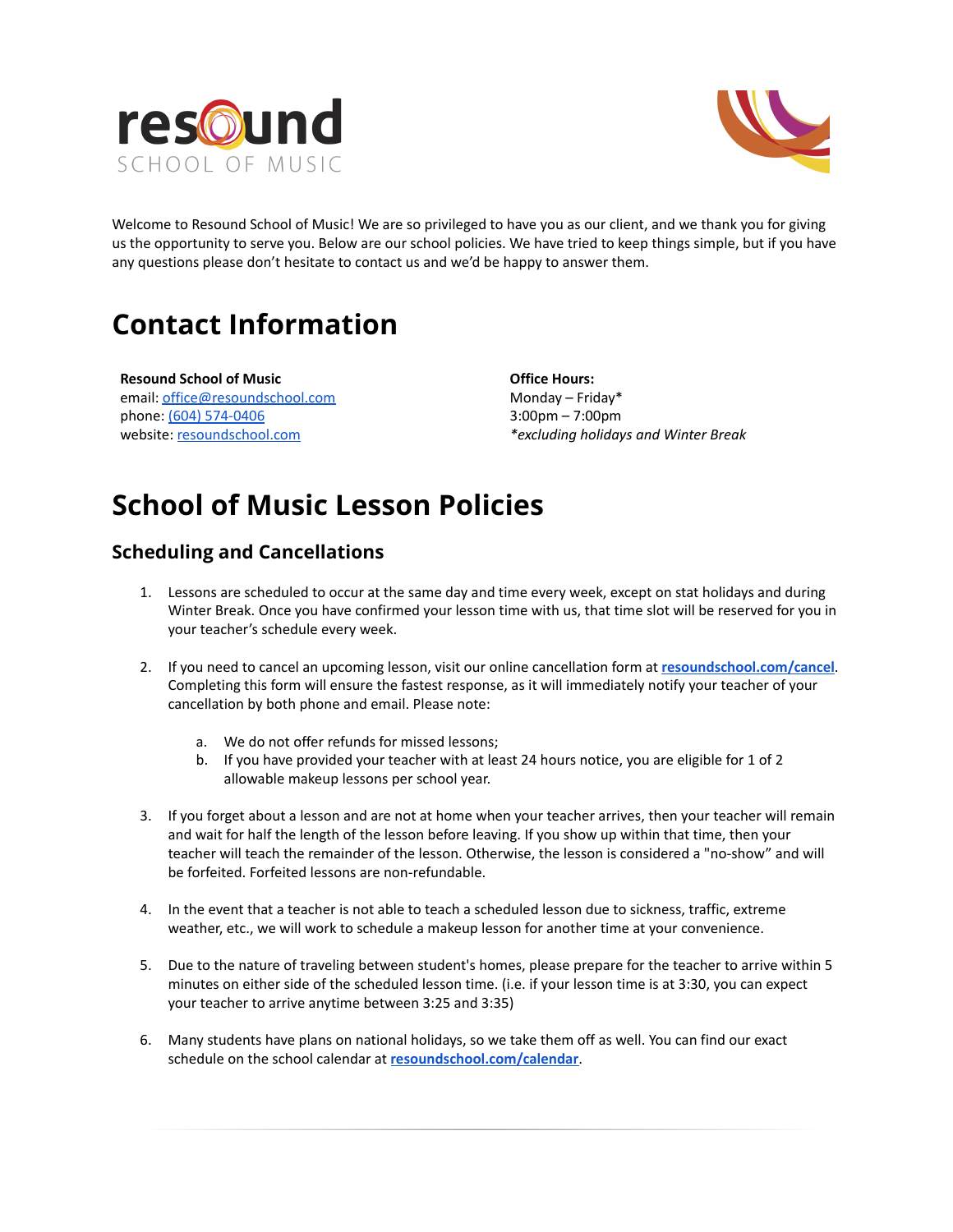



## **Registration**

- 1. We offer a rolling registration throughout the year, so you can register at any time.
- 2. We require 30-days notice in writing to discontinue lessons. If you wish to discontinue your lessons, please email our office at **[office@resoundschool.com](mailto:office@resoundschool.com)**, rather than email your teacher.
- 3. Keep in mind that music lessons are scheduled to continue into the summer months. If you wish to take time off from lessons in the summer, we ask that you please provide the office with 30-days notice to make the change. If we are not notified in time, you may be charged for the upcoming month's lessons.
- 4. Scheduling priority is given on a first-come-first-served basis.

### **During the Lesson**

- 1. A parent/guardian or other adult (18+) must be home for the duration of all lessons involving minors. If an adult is not present, the teacher is required to leave and that lesson is considered a "no-show". Parents are welcome but not required to sit-in and observe any of the lessons at their discretion.
- 2. As a mobile teaching service, our teachers must adhere to a strict schedule and driving route. In order to arrive at their next lesson on-time, teachers must leave as soon as each lesson has finished. If you need to chat with the teacher for any reason, it must be done so prior to the end of the visit, and is included as part of the lesson time.

### **Payment**

- 1. Payment is made monthly through pre-authorized credit card. Payments will be processed on the 1st day of each month for all music lessons scheduled in that month. Payment is set to cycle again the following month unless you have notified us otherwise 30 days in advance.
- 2. Tuition for lessons is averaged monthly, based on the length of the lesson. This rate will remain the same each month, so you will always know how much you are paying for your music lessons.
- 3. If for any reason a student chooses to discontinue their lessons, we require 30-days notice in writing. Any scheduled lessons during that time will be charged as usual.
- 4. There is a yearly registration fee of \$35 per student. This helps to cover the cost of student supplies, photocopies, binders, as well as recitals and events throughout the year.
- 5. Any music books or supplies that the teacher recommends are an additional cost, and can be purchased from a local music store.